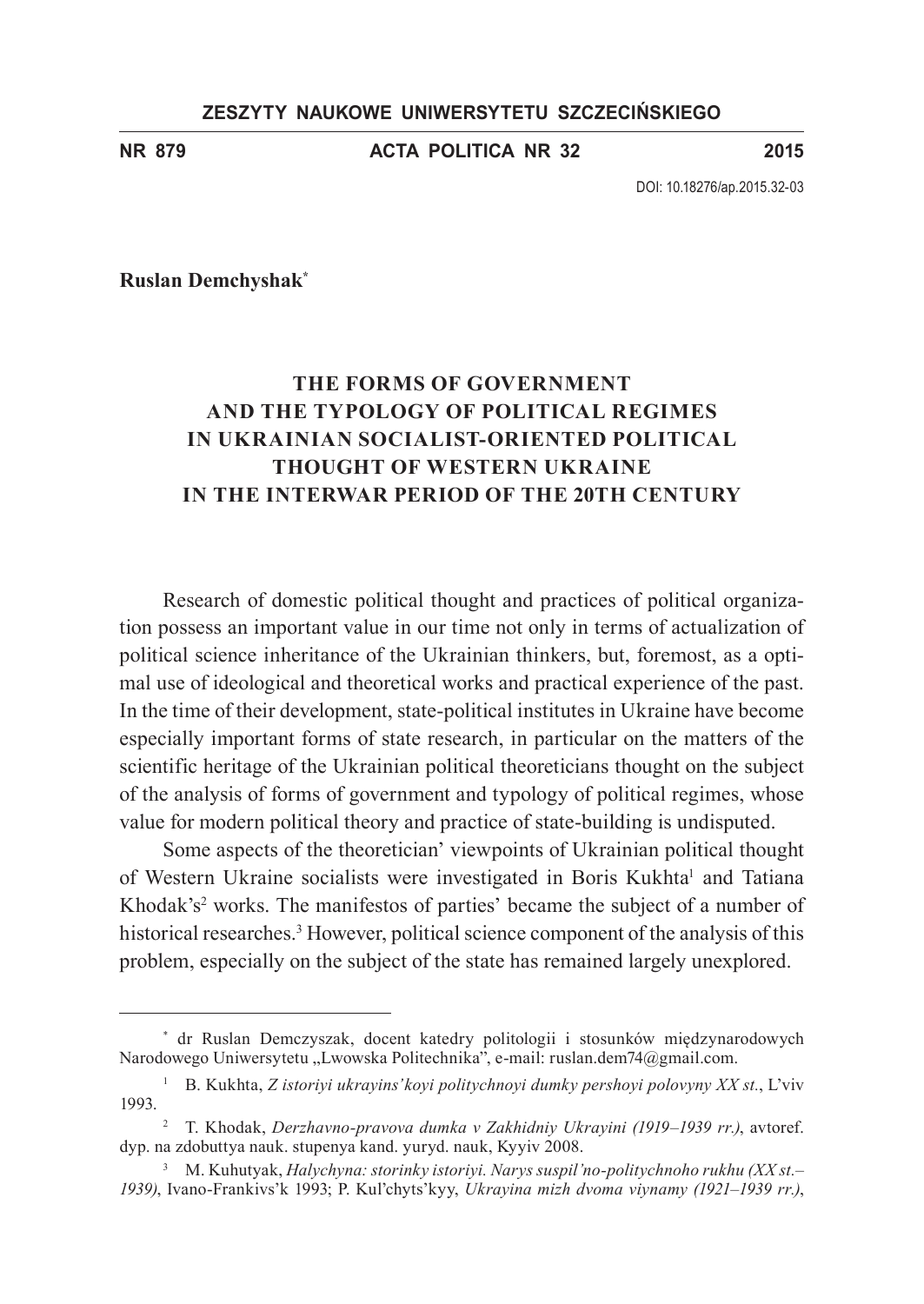The aim of this study is to clarify the issues and forms of government typology of political regimes and the process of Ukrainian state-building in Ukrainian political socialist-oriented thought of Western Ukraine.

"The state is a juridically united group of people on some certain area with the constant independent authority" – the following definition of the state was proposed by Matviy Stakhiv (member of USRP), who is a theoretician of Ukrainian organized socialism, one of the brightest representatives of Ukrainian political socialist-oriented thought of Western Ukraine. This formulation is similar to those definitions which were suggested by modern political science, in particular to the provisions of the juridical theory of the state's origin, considering it as a juridical form of organization and functioning of the political authority. According to Stakhiv, the state is disclosed because of its basic characteristics such as a territory, population and authority thus "people are the most important foundation of the state".4 Meaning of the state as a category of political science is manifested, in the opinion of the ideologists of socialism, not only by its importance as a mechanical system of government establishment, but as well as a combination of the government and the people; a system of institutions through which the authority is realized with the aim of ensuring security, order and development of state's territory and its population. It is worth to pay attention to a fact that in relationship between the state and citizens the priority is recognized according to the last (state is for man, not man is for the State). In our opinion, protection of human rights and freedom, security and welfare are declared as the main duty of the state, which indicates the liberal origins and modern nature of Ukrainian socialism.

Through the prism of political science Ukrainian political socialist oriented thought of Western Ukraine also considers state forms, distinguishing two classic forms of state's government such as monarchy and republic. The legitimacy of the monarch's power is determined by "his own right to reign" (the source of power is the monarch), while the republic power "must come from the people and is always elected" (the people are the source of power).<sup>5</sup> In the sequence of historical development three types of monarchies are distinguished: an elective monarchy, an absolute monarchy and a constitutional monarchy. It was a clear realization that the forms of government do not fully include the understanding of forms of the state.

Kyyiv 1999; I.Raykivs'kyy, *Ukrayins'ka sotsial-demokratychna partiya (1928–1939 rr.)*, Ivano- -Frankivs'k 1995.

<sup>4</sup> M. Stakhiv, *Pro derzhavu*, L'viv 1935, p. 9.

<sup>5</sup> Ibidem, p. 22.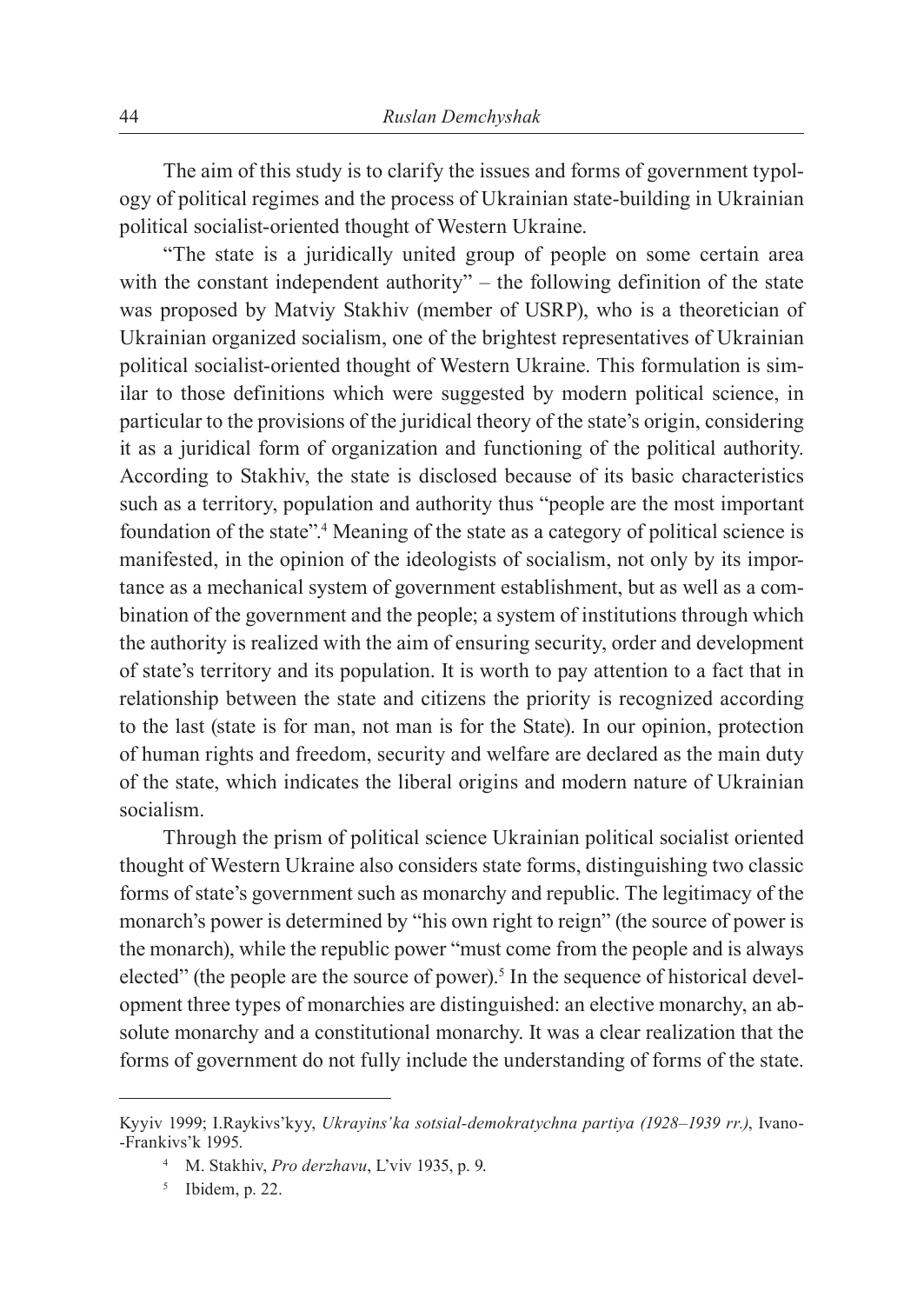The state's criteria of another typology has become "the different nature of authority" (political regime is a demonstration of this typology in the modern political science).<sup>6</sup> Based on this criterion Matthew Stakhiv has distinguished such forms of government organization as democracy, aristocracy, theocracy, and dictatorship of the plutocracy. Democracy is a political regime in which "power comes only from the people's will"; when it's the aristocracy regime the state's authority "is created by only one noble class"; theocracy involves identification of terrestrial power with religion power, state's power implementation of state is done by "sacred class"; if it is plutocracy the power is done by "class of the richest"; dictatorship involves concentrating all power in the hands of one person or group of people, total control over society state bureaucracy, can be "recognized itself clearly as the dictatorship" or can be veiled under another regime.7

Essentially, regimes were classified as democratic and undemocratic. Moreover, the dictatorship was seen as a kind of power, which is transitional or to democracy or to a harder (compared to dictatorship) regime of power (in modern political science it is a totalitarian regime). Recalling, that modern political science holds the same point of view. Based on the analysis of the communist and fascist ideologies and political regimes which were established in a number of countries in the interwar era (notably in Nazi Germany and Stalin's USSR), common features of communist and fascist regimes were allocated by the theoreticians of Ukrainian political socialist oriented thought of Western Ukraine.

"These are common features for these two movements: 1) Dictatorship is similarly adored and every possibilities to destroy every idea of democracy are used; 2) They equally despise the masses, and support that people have to dutifully obey to dictator and his entourage who create a new gentry; 3) Holding their power fascism and communism are similar – used cruel and bloody system of a terror at the same time killing millions people who have their own thought; 4) Fascists and communists equally do not acknowledge individual liberty, freedom of thought and speech, freedom of organizations and science; 5) both directions equally aspired to state capitalism which has to harness all people under the command of the dictator`s entourage to labor".8 "The only difference between them «is that the communists instead of the word» nation", which has to hide

<sup>6</sup> Ibidem, p. 23.

<sup>7</sup> Ibidem, p. 23–27.

<sup>8</sup> M. Stakhiv, *Demokratiya, sotsializm ta natsional'na sprava*, L'viv 1936, p. 41.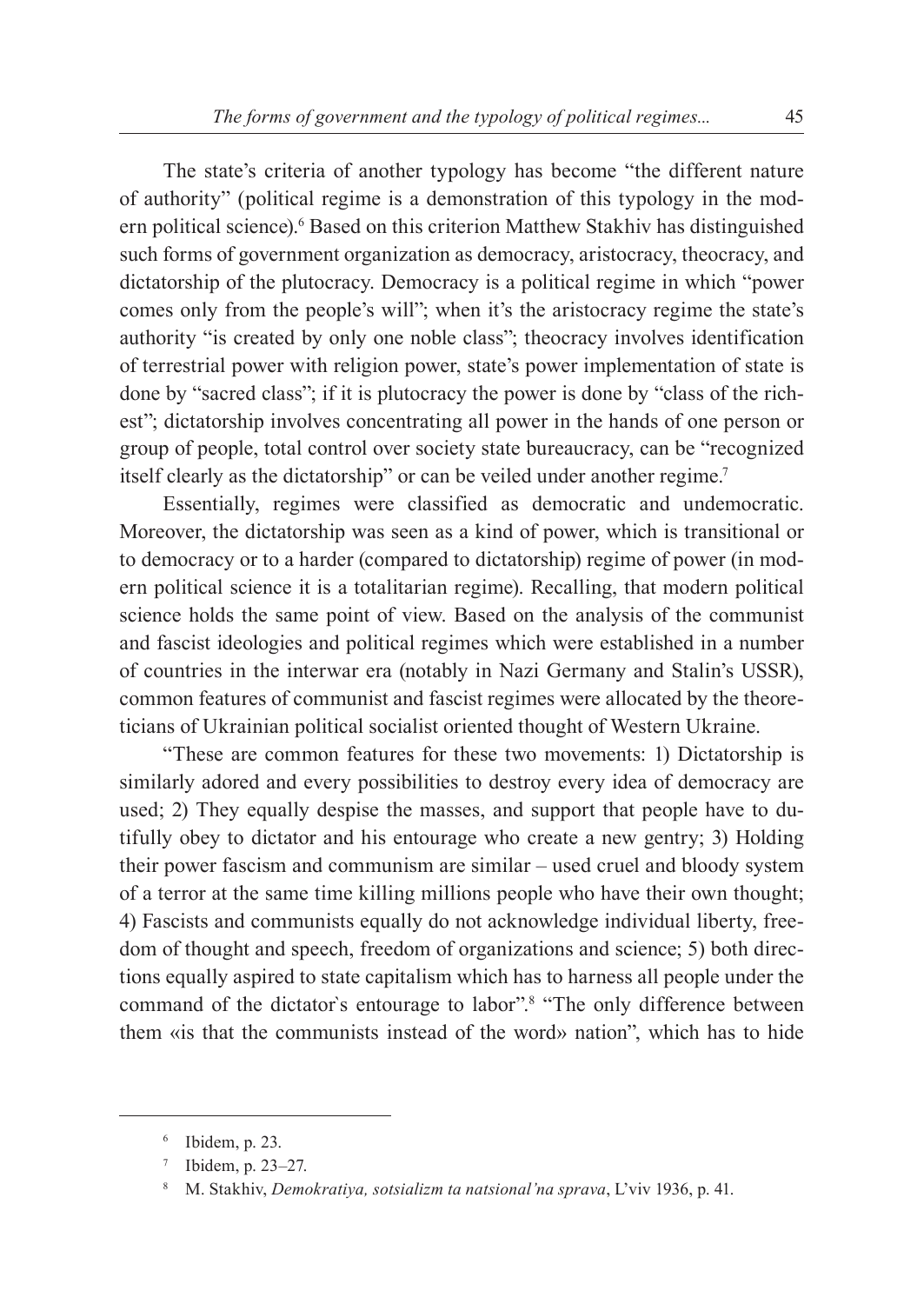fascist dictatorship, put the word «proletariat», which has to mask commissar dictatorship that ultimately is no different from the Nazi".<sup>9</sup>

In fact, signs of totalitarianism were determined before the explosion of World War II, long before the advent of the studies of this phenomenon were acknowledged in modern political science classic. This fact certainly is evidence of Ukrainian political thought`s maturity of the interwar period and the high level of scientific analysis of its theoreticians. The ideologists of Ukrainian political thought of Western Ukraine socialist oriented uniquely positioned themselves as adherents of democracy. They have identified the following principles and signs of this regime: 1) Nation is the only source of power and the bearer of sovereignty ("Nation itself, all its members together are the bearers of power and independence"); 2) Personal and civil rights and freedoms (including freedom of political organizations) are inviolatable, in relations "person – state" the priority is recognized by the first; 3) Equality of all before the law; 4) The only way of forming government is "free election"; 5) The separation of powers into three branches: legislative, executive and judicial; 6) The high level of political culture and general education of citizens ("without education and proper information, masses cannot decide about state affairs"); 7) The free development of the press, without which "democratic system is impossible".<sup>10</sup>

It should be stated that most of the proclaimed principles are at the same time the legal states characteristics.

It was considered the problem of rights and freedoms in close connection with democracy as one of its basic characteristics. Personal rights and freedoms were allocated (privacy of citizens); civil rights and freedom: security of person, inviolability of the dwelling and property of citizens ("state authorities were not allowed to autocratically arrest citizens, were not allowed to do the home or personal revisions, were not allowed to confiscate the property"); special emphasis was placed on freedom of faith and belief: religious freedom, freedom of speech and printing; political freedom is considered no less important (considered as a condition and guarantee compliance with all the other freedoms), to which the freedom of realization mass actions and creating social and political organizations are attributed.<sup>11</sup>

<sup>9</sup> M. Stakhiv, *Do dzherel nashoyi syly*, L'viv 1936, p. 11.

<sup>10</sup> M. Stakhiv, *Pro derzhavu*…, p. 22–25.

<sup>11</sup> M. Stakhiv, *Vlada narodu: rozvytok ideyi demokratiyi v novishykh chasakh*, L'viv 1935,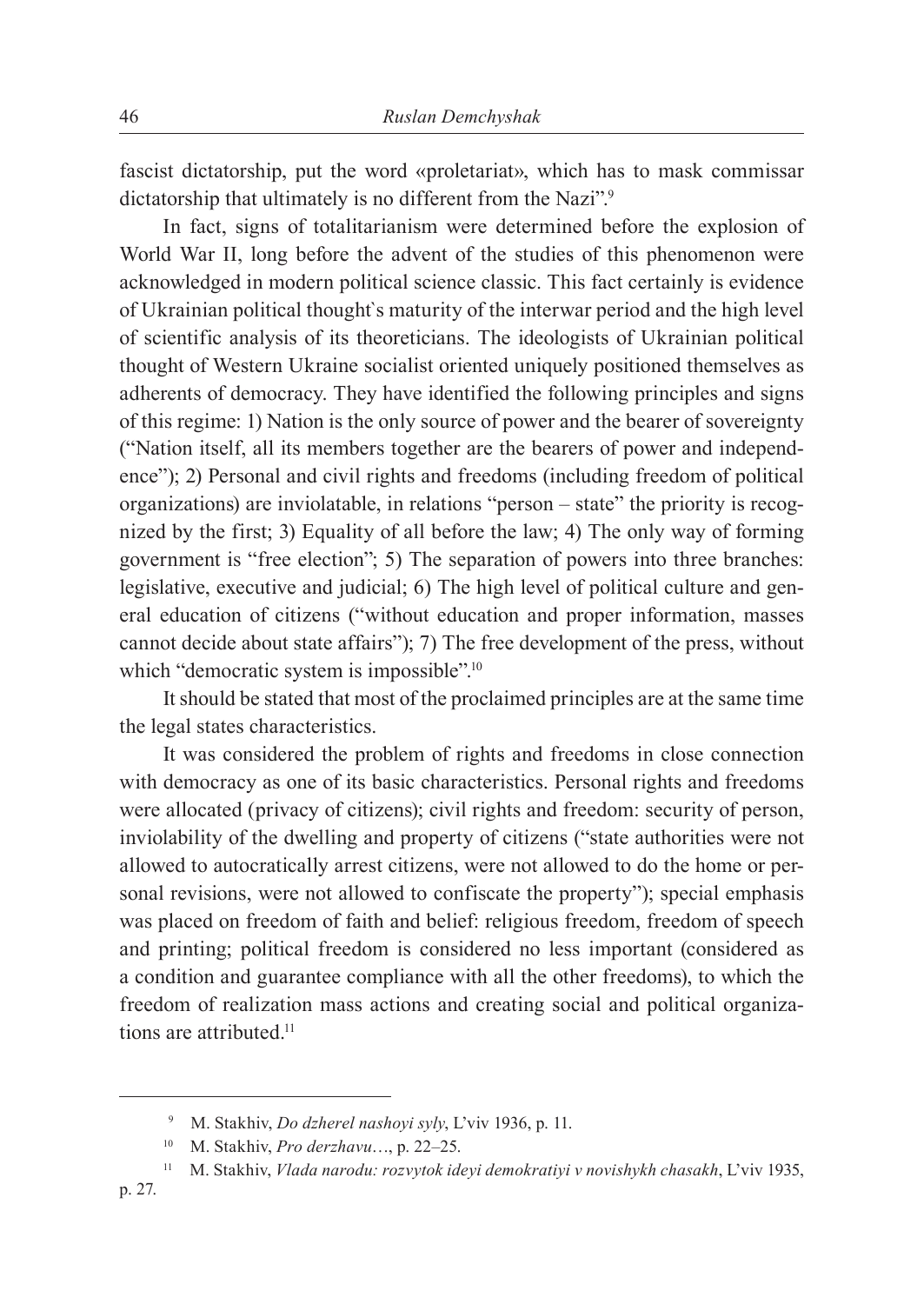The ideologists of Ukrainian political socialist oriented thought of Western Ukraine the differentiation of party considered as social consequence and it was viewed as a natural phenomenon of a democratic political process. Political parties had to reflect the interests of different social groups, each of which claims on realization of influence on the courses of state policy. It was especially emphasized, that there is necessity to observance social's equality by socialists, when "the law does not make any difference to some person's position".<sup>12</sup>

The distribution of power was one of the central problems of the state and its forms. Theoretician of Ukrainian political socialist oriented thought of Western Ukraine proclaimed the "independence" of the three branches of government – legislative, executive and judicial as necessary condition for democratic development, when "their mutual validity should be well-organized so that between those authorities was balance, namely, that one had no advantage over the second and could not enslave citizens".13 It is seen clearly stood out principle of balance of power, i.e., the system of checks and balances that political science defines a mandatory element of the democratic political process.

At the same time, Volodymyr Starosolskyi, the representative of Ukrainian political socialist oriented thought of Western Ukraine criticized Montesquieu's theory about the separation of powers, thinking that this division is not possible, not only in the sense of balance and independence of powers, but also in terms of their functions and competencies. Thus, claimed thinker, the term "executive power" was created by the political theory and accepted by practice is "false and does not correspond to the true sense of the state activity of which it is determined by".14 On the one hand, the term is too wide because it covers judicial power, which also executes laws and therefore partly endowed with executive power, on the other hand is too narrow, because executive power also issues separate normative and legal acts i.e. has practical elements of the legislature. Basically, Starosolskyi refused to make absolute statements about the division of powers into three branches, motivating the fact that none of three powers are not only a carrier of power, it is believed that is exclusively accomplished by it. Thinker suggests using the term "administration" instead of "executive power".

People are the source of legislative power. M. Stakhiv claimed, that "in direct democracy legislative power itself is created by the whole nation. In a representative democracy the nation makes the decision by voting about who should

<sup>12</sup> Ibidem, p. 28.

<sup>13</sup> M. Stakhiv, *Pro derzhavu*…, p. 20.

<sup>14</sup> V. Starosol's'kyy, *Politychne pravo: kurs lektsiy*, Rehensburh–Novyy Ul'm 1950, p. 241.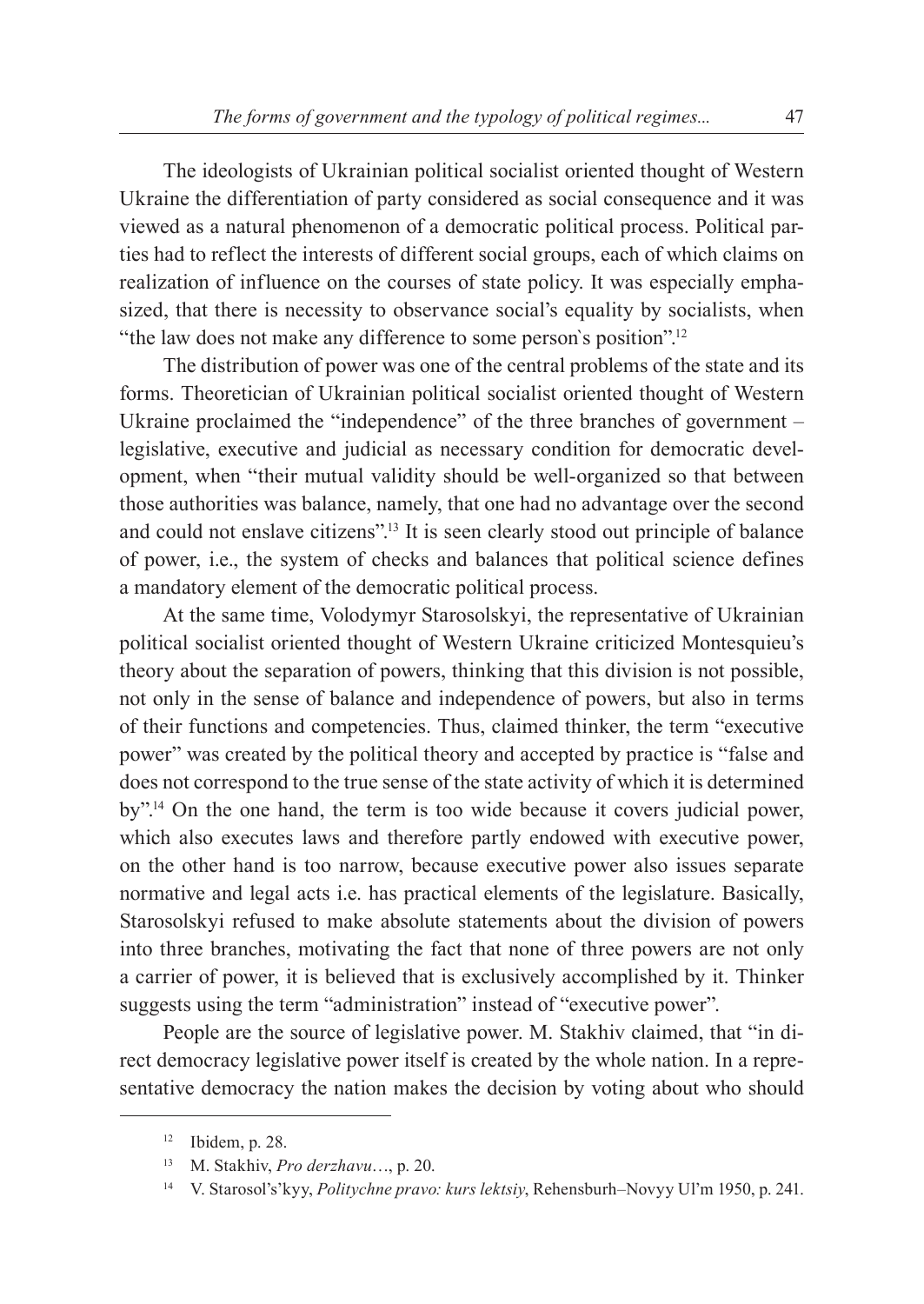make laws on behalf of it". Thus, democracy has been divided into direct and representative. Executive power is called to execute the laws which were accepted by the parliament. Judicial power should operate on the basis of full independence and specialization. Matthew Stakhiv separately defines public-political institution "Head" (leader) of the state and therefore "the home authority", which in monarchies is hereditary monarch, and in republics it is elected president. Moreover, the head of state does not belong to any of the branches of government.

Based on analysis of the credential`s balance in the power triangle "president – government – parliament", the system of government has been classified, in a way close to proposed by the modern political science, by division of republics into the presidential, parliamentary and mixed. "In some states, the president himself is the leader of the government and he is responsible for his policies.  $(\ldots)$ In other only refers executive power, but is not responsible for its policy, because only ministers are responsible to the legislature. (...) Finally, there is a mixed system where the president is unresponsible, but can execute some governmental acts himself".<sup>15</sup>

V. Starosolskyi thoroughly analyzed the competence of powers in accordance with the principle of separation of powers. Thinker emphasizes the interdependence of the competencies of the form of government and form of state in general, as the division of the monarchy and the republic is not the only classification. Thus, the powers of the supreme power (head of state) with a relatively large decrease in non-parliamentary states as the implementation of the principle of popular sovereignty state. It is obvious thinker's statement is about greater compliance with the principles of parliamentary democracy form of government.

In the context of the power`s separation V. Starosolskyi assigned specific role to supreme power that is the institute of the president, depending on the form of government under the monarchy or republic, according to monarch or president. "On a background of the division of authorities there was a necessity of establishment, that is not overcome by a «division» itself and it would retain connection between them and would give a guarantee, that unity of the state will not be broken by divergence in an act three different «authorities». This is the supreme power".16 The method of electing the head of state – directly by the people or the legislature depends on the government's form. Popularly elected head of state certainly has more significant political and legal status. The President has

<sup>15</sup> M. Stakhiv, *Pro derzhavu*…, p. 30.

<sup>16</sup> V. Starosol's'kyy, *Politychne pravo*…, p. 185.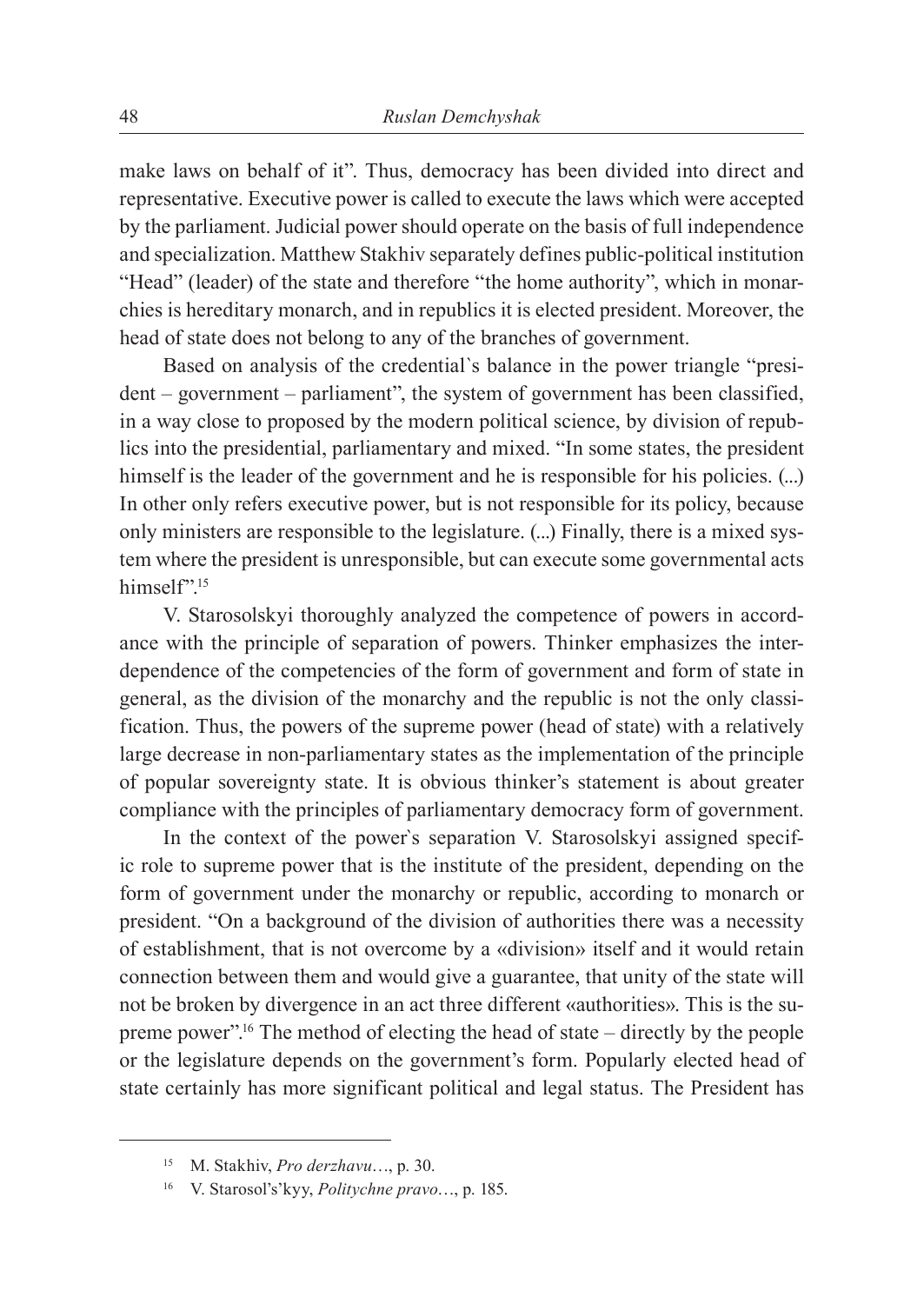a special privileged position in the civil and criminal law, which in modern constitutional law is defined as inviolability at the time of his authority.

Ukrainian political thought in Western Ukraine socialist orientation it was approved that an indicator of democracy and civic self-organization is the level of development of local self-government, when the "own affairs are discussed themselves by concerned citizens though their trusted people, not though the state officials". Such following types of local government were called: social (level of settlement), district and county.

Based on the principles of popular sovereignty, the only way of forming government was to declare the election. The election of the legislature in a representative democracy was seen as a procedure for transferring power from its carrier i.e. people to parliamentarians. Much attention was paid to the principles of the organization and conduct of elections as a central element of the democratic political process. The right to vote in a democracy was universal, equal, secret, direct and proportional (the latter concerned the elections on party lists). The condition of preservation of democracy was proclaimed only "free and unadulterated" elections, which policy tools should have become: statutory punishment on all those that "would violate the purity of elections, in particular, complete freedom of election campaigning; «impartial control of the legality of the election»; appropriate control of the voting process and counting of votes"<sup>17</sup>.

The theorists of Ukrainian political thought in Western Ukraine socialist orientation constructed model of the future Ukrainian state according to the above described views on the institutional framework of the state. The organization of state power in Ukraine after independence must be a republican form of government and a democratic type of political regime. "Power in the people's labour state can not be monarchist, that is, where there is the royal court of the king with the king's supporters – gentry; this also can not be the power of dictatorial (fascist) that doesn't listen to anyone, only is advised by military force; it must be the power of the republican, that is chosen by the people and it is responsible to the people".<sup>18</sup>

The only possible way of forming government and local governments in the Ukrainian state could only be elections. "Everything should be elected: Ambassadors to the Council of State, advisers to the regional councils, district councils and community councils. Elections must be secret, equal and direct

<sup>17</sup> M. Stakhiv, *Pro derzhavu*…, p. 42.

<sup>18</sup> *Pravo narodu. Prystupnyy vyklad prohramy USRP*, L'viv 1926, p. 39.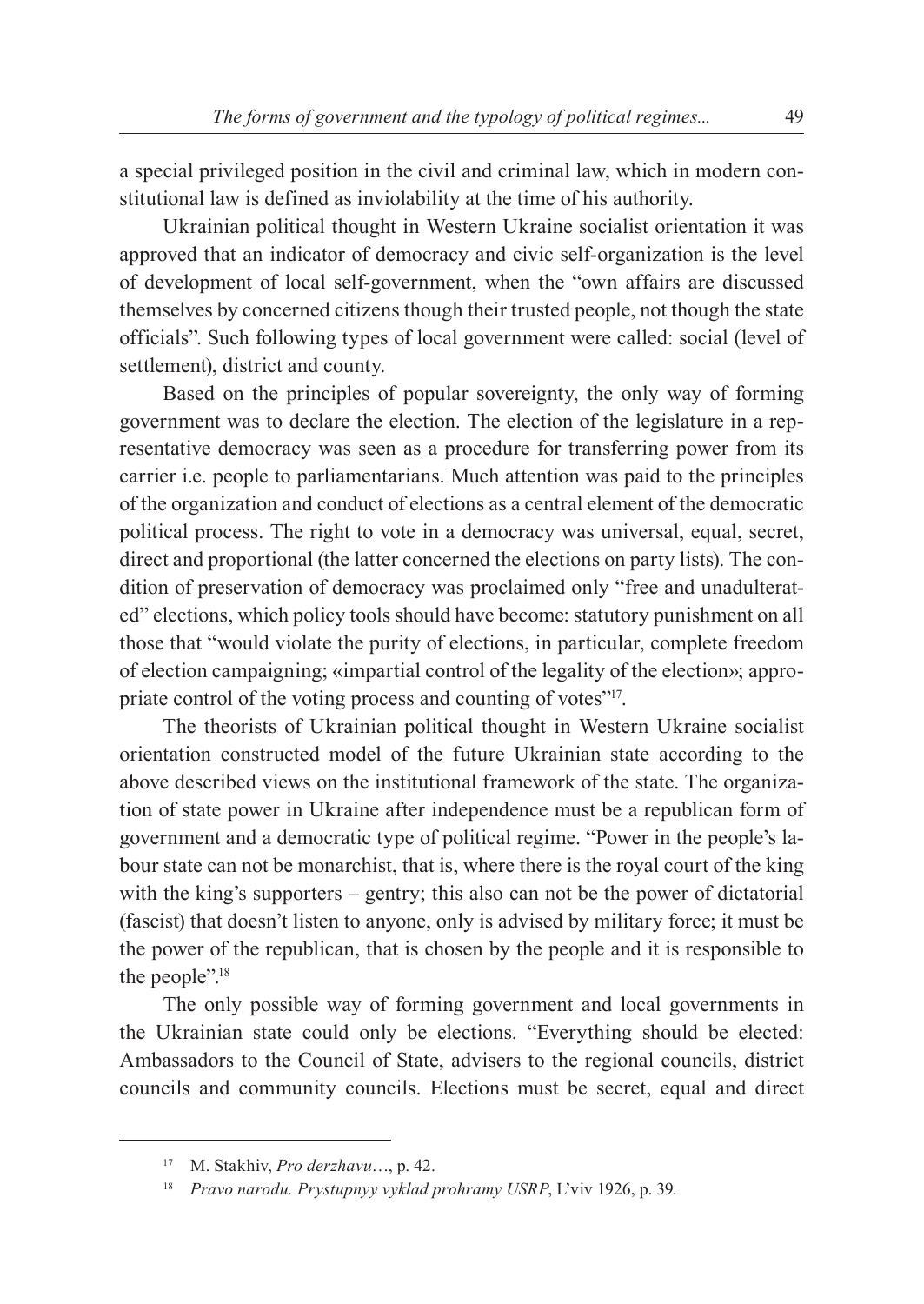(not through the voters). Judges, wardens, mayor and priests they all should be elected, not appointed. Only low officials may be appointed".<sup>19</sup>

The condition for the preservation of democracy and respect for the rights and freedoms of citizens of Ukraine was proclaimed as the distribution of power providing the balance between the branches. Particular attention was paid to the priority of human rights and freedoms. Freedom of speech, of social and political organizations, mass actions was seen as a means of public control over the state. "It is not enough to choose the power, it is also needed to observe and monitor. In order to achieve freedom of criticism, in newspapers, on assemblies and meetings, etc. There should be freedom (the will) to gather in communities and organizations, set up the partnership, organize the strike. You can not arrest anyone without a court order. You can not force anyone to go to a foreign school, speak a foreign language, or move to another religion".20 Religious freedom and the right of national-cultural autonomy were highly placed, in particular the rights of national minorities regarding to the development of the native language that confirmed the civility and tolerance of Ukrainian political thought in Western Ukraine socialist sense. The socialists considered it appropriate to eliminate such punishment as the death penalty and life imprisonment. (Recall that today the elimination of the death penalty is a necessary condition of the Council of Europe participating countries).

Ukrainian organized socialism in Western Ukraine in the interwar period (socialist workers' party – the Ukrainian socialist radical party and the social democratic party Ukrainian social democratic party), have kept the perspective of social justice and national equality, protection of rights and also human and nation's freedoms. Moral dilemma in the politics of the socialists was decided in favor of the compatibility of politics and morality. USDP, which occupied left position in the party political spectrum, has focused more on social slogans. While the ideologues of the party argued that stateless socialist people's national liberation is no less important than social. "Obtaining the national state is a major and immediate goal of the whole politics of enslaved people, this is its history to be or not to be"21.

Summarizing, we can state that theorists Ukrainian political thought in Western Ukraine socialist made a certain contribution to the development of political science, in particular, the perspective of the state and its forms. Classification

<sup>19</sup> Ibidem, p. 40.

<sup>20</sup> Ibidem.

<sup>21</sup> V. Levyns'kyy, *Shcho take polityka*, Praha–Berlin 1923, p. 38.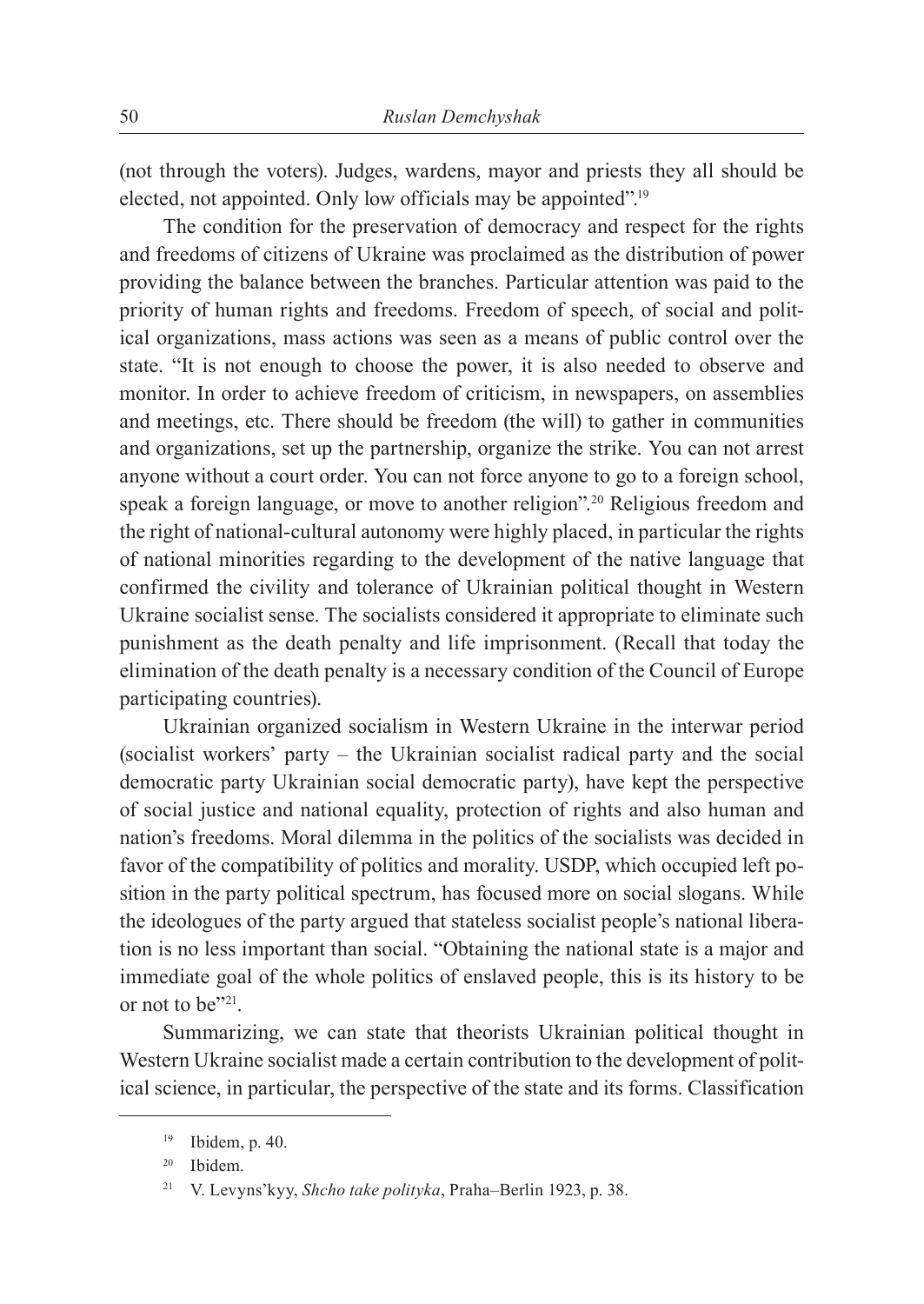of political regimes to democratic and undemocratic which is based on the analysis of common characteristics of fascist and Communist ideologies and political regimes of Nazi Germany and the Stalinist Soviet Union it had been defined the characteristics of totalitarianism long before the advent of this phenomenon was recognized in contemporary political science as classic.

Scientific contributions were made to the studies of forms of government, separation of powers and system of control and balance between its branches, state-political institutions of the President, Parliament and government, the problems of rights and freedoms, the electoral process. The Ukrainian state was seen by socialists as socialist in content and national in form of a democratic Republic with broad powers of local governments, fair and transparent elections, political and ideological pluralism, and the priority of rights and freedoms. All the above mentioned, certainly, testifies the maturity of the Ukrainian political thought of the interwar period and a high level of scientific analysis of its theoreticians.

Ukrainian political thought in Western Ukraine in the interwar period of the twentieth century different ideological directions requires further investigation as to the subject entity and the classification of forms of the state and other political issues.

### **Bibliography**

- Demchyshak R., *Natsional'ne pytannya v diyal'nosti ukrayins'kykh politychnykh partiy Zakhidnoyi Ukrayiny sotsialistychnoho spryamuvannya: 1920–1930–i roky*, Naukovi pratsi: Naukovo-metodychnyy zhurnal. – Mykolayiv, 2009 – T.110.
- Khodak T., *Derzhavno-pravova dumka v Zakhidniy Ukrayini (1919–1939 rr.)*, avtoref. dys. na zdobuttya nauk. stupenya kand. yuryd. nauk. – K, 2008.
- Kuhutyak M., *Halychyna: storinky istoriyi. Narys suspil'no-politychnoho rukhu (ХХ st.– 1939)*, Ivano-Frankivs'k 1993.
- Kukhta B., *Z istoriyi ukrayins'koyi politychnoyi dumky pershoyi polovyny ХХ st.*, L'viv 1993.
- Kul'chyts'kyy S., *Ukrayina mizh dvoma viynamy (1921–1939 rr.)*, Kyyiv 1999.

Levyns'kyy V., *Shcho take polityka*, Praha–Berlin 1923.

*Pravo narodu. Prystupnyy vyklad prohramy USRP*, L'viv 1926.

Raykivs'kyy I., *Ukrayins'ka sotsial-demokratychna partiya (1928–1939 rr.)*, Ivano- -Frankivs'k 1995.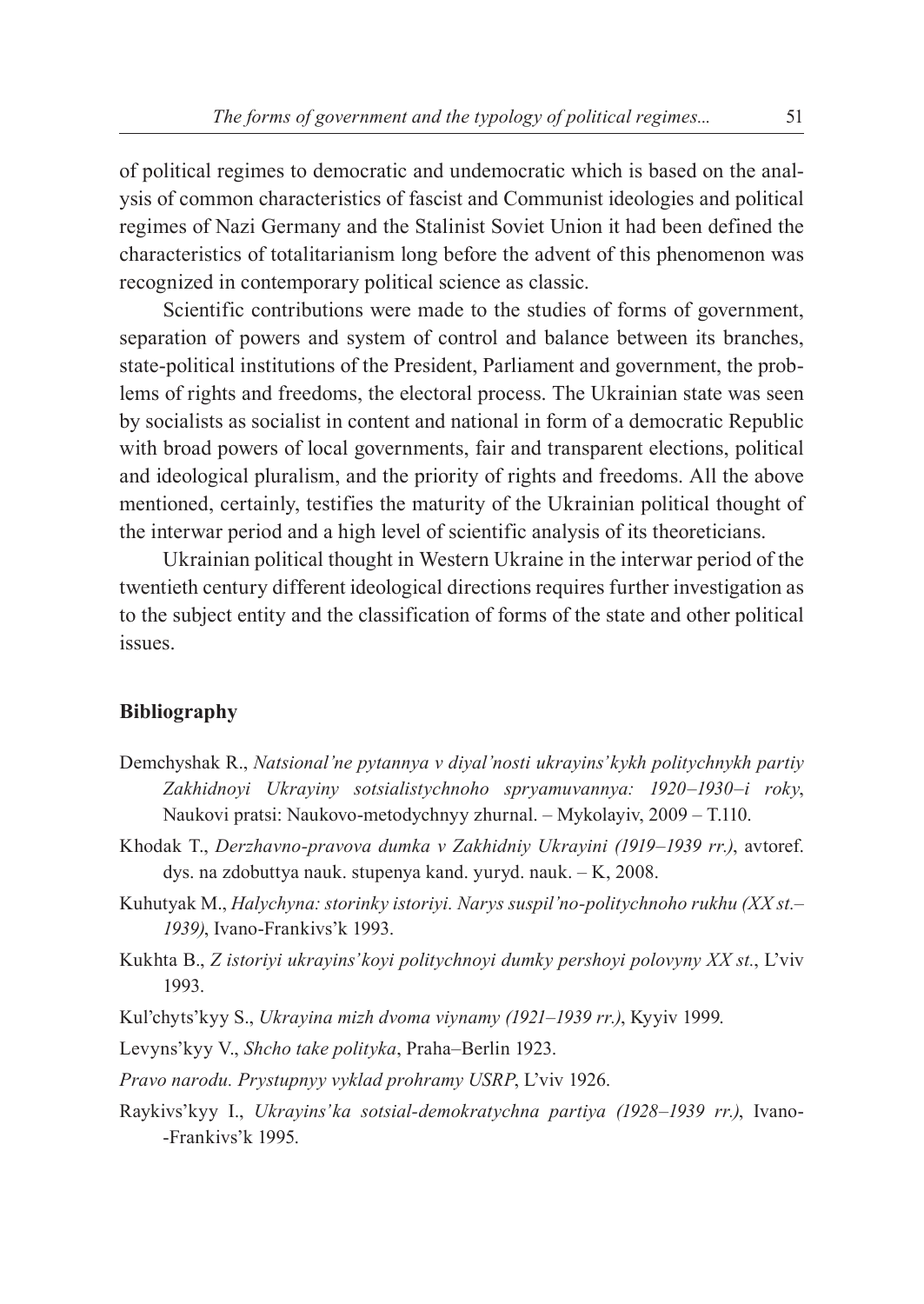- Semkiv O., *Politolohiya. Kinets' KhIKh persha polovyna ХХ st.*, Khrestomatiya, L'viv 1996.
- Stakhiv M., *Demokratiya, sotsializm ta natsional'na sprava*, L'viv 1936.
- Stakhiv M., *Do dzherel nashoyi syly*, L'viv 1936.
- Stakhiv M., *Pro derzhavu*, L'viv 1935.
- Stakhiv M., *Vlada narodu: rozvytok ideyi demokratiyi v novishykh chasakh*, L'viv 1935.
- Starosol's'kyy V., *Politychne pravo: kurs lektsiy*, Rehensburh–Novyy Ul'm 1950.
- Vdovychyn I., *Svoboda osoby v praviy ukrayins'kiy politychniy dumtsi (20–30 rr. ХХ st.)*, Ivano-Frankivs'k 2010.

#### **Summary**

Persuasion of theorists of Ukrainian political opinion of Western Ukraine, publicism and position papers of socialistic aspiration parties for the purpose the analysis of forms and institutional bases of the state are investigated. Payment of the Ukrainian thinkers-socialists in the range of problems of classification of the political regimes, determination of their signs are analysed. The scientific contribution of theorists of Ukrainian political opinion of socialistic aspiration out to research of forms state government, principle of distribution of power and system of inhibitions and counterbalances between its branches, state-political institutes of country's, parliament and government, problem of rights and freedoms of person, electoral process, local self-government leader are found out. Political priorities of scientists and ideologists of Ukrainian organized socialism are investigated, their constructions of process are exposed.

**Keywords:** state, socialism, political opinion, political regime**,** distribution of power